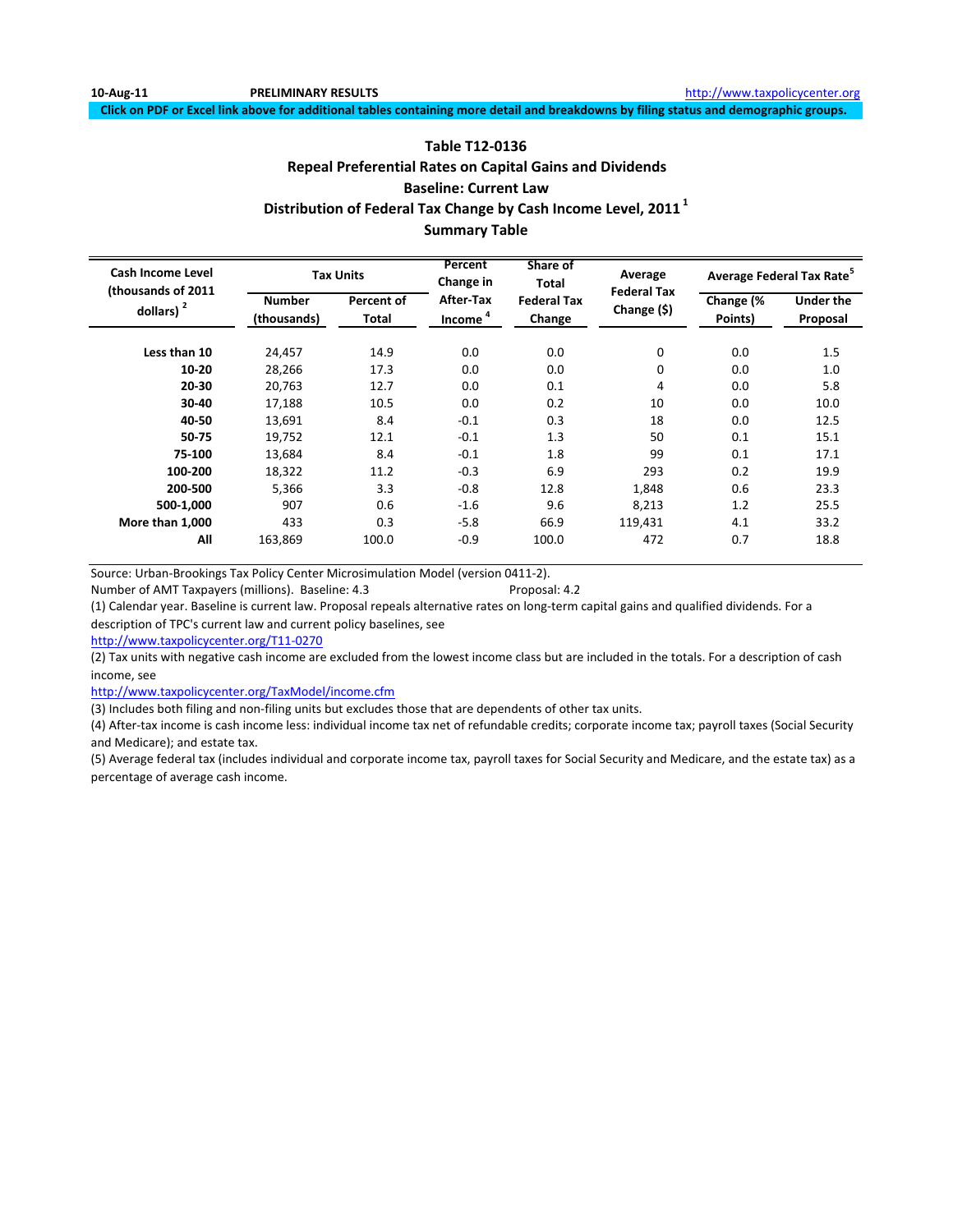# **Table T12‐0136 Repeal Above‐the‐Line Deductions Baseline: Current Law Distribution of Federal Tax Change by Cash Income Level, 2011 <sup>1</sup> Detail Table**

| Cash Income Level<br>(thousands of 2011 | Percent<br>Change in             | Share of<br>Total            |                | <b>Average Federal Tax Change</b> | <b>Share of Federal Taxes</b> |                              | Average Federal Tax Rate <sup>5</sup> |                              |
|-----------------------------------------|----------------------------------|------------------------------|----------------|-----------------------------------|-------------------------------|------------------------------|---------------------------------------|------------------------------|
| dollars) $2$                            | After-Tax<br>Income <sup>4</sup> | <b>Federal Tax</b><br>Change | <b>Dollars</b> | Percent                           | Change (%<br>Points)          | <b>Under the</b><br>Proposal | Change (%<br>Points)                  | <b>Under the</b><br>Proposal |
| Less than 10                            | 0.0                              | 0.0                          | 0              | 0.0                               | 0.0                           | 0.1                          | 0.0                                   | 1.5                          |
| $10-20$                                 | 0.0                              | 0.0                          | 0              | 0.3                               | 0.0                           | 0.2                          | 0.0                                   | 1.0                          |
| 20-30                                   | 0.0                              | 0.1                          | 4              | 0.3                               | $-0.1$                        | 1.5                          | 0.0                                   | 5.8                          |
| 30-40                                   | 0.0                              | 0.2                          | 10             | 0.3                               | $-0.1$                        | 3.0                          | 0.0                                   | 10.0                         |
| 40-50                                   | $-0.1$                           | 0.3                          | 18             | 0.3                               | $-0.1$                        | 3.8                          | 0.0                                   | 12.5                         |
| 50-75                                   | $-0.1$                           | 1.3                          | 50             | 0.5                               | $-0.3$                        | 9.2                          | 0.1                                   | 15.1                         |
| 75-100                                  | $-0.1$                           | 1.8                          | 99             | 0.7                               | $-0.3$                        | 10.0                         | 0.1                                   | 17.1                         |
| 100-200                                 | $-0.3$                           | 6.9                          | 293            | 1.1                               | $-0.7$                        | 25.3                         | 0.2                                   | 19.9                         |
| 200-500                                 | $-0.8$                           | 12.8                         | 1.848          | 2.8                               | $-0.2$                        | 18.3                         | 0.6                                   | 23.3                         |
| 500-1.000                               | $-1.6$                           | 9.6                          | 8,213          | 4.9                               | 0.1                           | 7.9                          | 1.2                                   | 25.5                         |
| More than 1.000                         | $-5.8$                           | 66.9                         | 119.431        | 14.1                              | 1.8                           | 20.7                         | 4.1                                   | 33.2                         |
| All                                     | $-0.9$                           | 100.0                        | 472            | 4.0                               | 0.0                           | 100.0                        | 0.7                                   | 18.8                         |

## **Baseline Distribution of Income and Federal Taxes by Cash Income Level, 2011 <sup>1</sup>**

| <b>Cash Income Level</b><br>(thousands of 2011 | Tax Units <sup>3</sup>       |                            |                      | Pre-Tax Income      |                      | <b>Federal Tax Burden</b>  | <b>After-Tax Income</b> |                            | Average<br><b>Federal Tax</b> |
|------------------------------------------------|------------------------------|----------------------------|----------------------|---------------------|----------------------|----------------------------|-------------------------|----------------------------|-------------------------------|
| dollars) <sup>2</sup>                          | <b>Number</b><br>(thousands) | Percent of<br><b>Total</b> | Average<br>(dollars) | Percent of<br>Total | Average<br>(dollars) | Percent of<br><b>Total</b> | Average<br>(dollars)    | Percent of<br><b>Total</b> | Rate <sup>5</sup>             |
| Less than 10                                   | 24,457                       | 14.9                       | 5,898                | 1.4                 | 89                   | 0.1                        | 5,810                   | 1.6                        | 1.5                           |
| 10-20                                          | 28,266                       | 17.3                       | 14,998               | 4.0                 | 150                  | 0.2                        | 14,848                  | 4.8                        | 1.0                           |
| 20-30                                          | 20.763                       | 12.7                       | 24,923               | 4.8                 | 1,431                | 1.5                        | 23,492                  | 5.6                        | 5.7                           |
| 30-40                                          | 17,188                       | 10.5                       | 34,760               | 5.6                 | 3,476                | 3.1                        | 31,284                  | 6.1                        | 10.0                          |
| 40-50                                          | 13,691                       | 8.4                        | 44,748               | 5.7                 | 5,592                | 4.0                        | 39,156                  | 6.1                        | 12.5                          |
| 50-75                                          | 19,752                       | 12.1                       | 62,065               | 11.5                | 9,331                | 9.5                        | 52,734                  | 11.9                       | 15.0                          |
| 75-100                                         | 13,684                       | 8.4                        | 85,915               | 11.0                | 14,594               | 10.3                       | 71,320                  | 11.1                       | 17.0                          |
| 100-200                                        | 18,322                       | 11.2                       | 140,324              | 24.0                | 27,584               | 26.1                       | 112,739                 | 23.6                       | 19.7                          |
| 200-500                                        | 5,366                        | 3.3                        | 294.445              | 14.8                | 66,816               | 18.5                       | 227,628                 | 13.9                       | 22.7                          |
| 500-1.000                                      | 907                          | 0.6                        | 686.468              | 5.8                 | 166,985              | 7.8                        | 519.484                 | 5.4                        | 24.3                          |
| More than 1,000                                | 433                          | 0.3                        | 2.906.843            | 11.8                | 844,931              | 18.9                       | 2,061,912               | 10.2                       | 29.1                          |
| All                                            | 163,869                      | 100.0                      | 65,357               | 100.0               | 11,841               | 100.0                      | 53,516                  | 100.0                      | 18.1                          |

Source: Urban‐Brookings Tax Policy Center Microsimulation Model (version 0411‐2).

Number of AMT Taxpayers (millions). Baseline: 4.3

(1) Calendar year. Baseline is current law. Proposal repeals alternative rates on long‐term capital gains and qualified dividends. For a description of TPC's current law and current policy baselines, see http://www.taxpolicycenter.org/T11‐0270

(2) Tax units with negative cash income are excluded from the lowest income class but are included in the totals. For a description of cash income, see

http://www.taxpolicycenter.org/TaxModel/income.cfm

(3) Includes both filing and non‐filing units but excludes those that are dependents of other tax units.

(4) After‐tax income is cash income less: individual income tax net of refundable credits; corporate income tax; payroll taxes (Social Security and Medicare); and estate tax.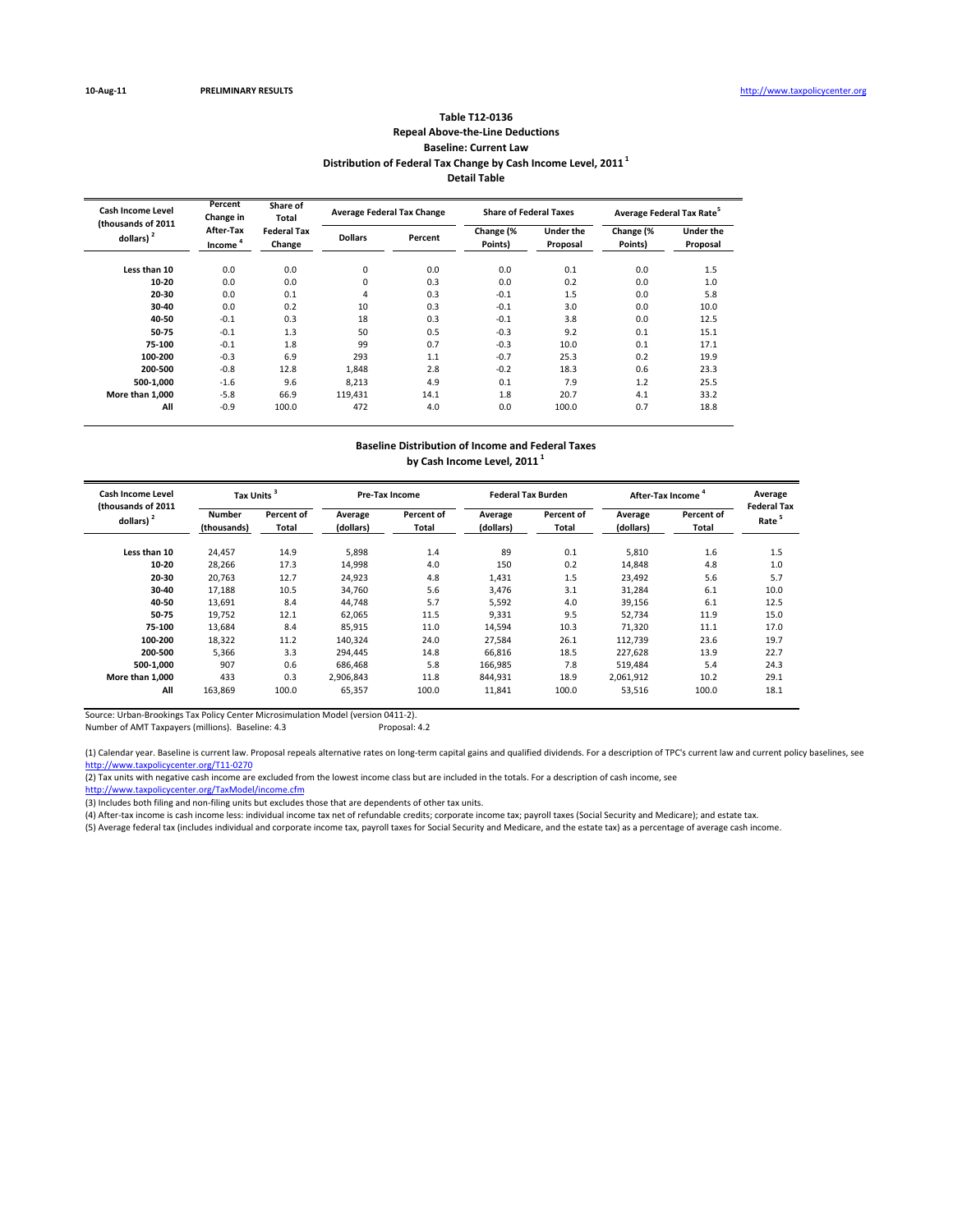## **Table T12‐0136 Repeal Above‐the‐Line Deductions Baseline: Current Law Distribution of Federal Tax Change by Cash Income Level, 2011 <sup>1</sup> Detail Table ‐ Single Tax Units**

| <b>Cash Income Level</b><br>(thousands of 2011 | Percent<br>Change in             | Share of<br>Total            |                | <b>Average Federal Tax Change</b> | <b>Share of Federal Taxes</b> |                       | Average Federal Tax Rate <sup>5</sup> |                              |
|------------------------------------------------|----------------------------------|------------------------------|----------------|-----------------------------------|-------------------------------|-----------------------|---------------------------------------|------------------------------|
| dollars) <sup>2</sup>                          | After-Tax<br>Income <sup>4</sup> | <b>Federal Tax</b><br>Change | <b>Dollars</b> | Percent                           | Change (%<br>Points)          | Under the<br>Proposal | Change (%<br>Points)                  | <b>Under the</b><br>Proposal |
| Less than 10                                   | 0.0                              | 0.0                          | 0              | 0.0                               | 0.0                           | 1.1                   | 0.0                                   | 4.8                          |
| 10-20                                          | 0.0                              | 0.1                          |                | 0.1                               | $-0.1$                        | 2.9                   | 0.0                                   | 4.8                          |
| 20-30                                          | 0.0                              | 0.5                          | 6              | 0.2                               | $-0.2$                        | 6.4                   | 0.0                                   | 10.3                         |
| 30-40                                          | $-0.1$                           | 1.0                          | 16             | 0.4                               | $-0.2$                        | 8.8                   | 0.1                                   | 13.8                         |
| 40-50                                          | $-0.1$                           | 1.3                          | 32             | 0.4                               | $-0.3$                        | 9.4                   | 0.1                                   | 17.3                         |
| 50-75                                          | $-0.2$                           | 3.9                          | 81             | 0.7                               | $-0.4$                        | 17.0                  | 0.1                                   | 19.4                         |
| 75-100                                         | $-0.3$                           | 3.4                          | 170            | 0.9                               | $-0.2$                        | 11.2                  | 0.2                                   | 21.5                         |
| 100-200                                        | $-0.5$                           | 9.4                          | 544            | 1.8                               | $-0.2$                        | 15.8                  | 0.4                                   | 22.3                         |
| 200-500                                        | $-1.6$                           | 16.7                         | 3.632          | 5.1                               | 0.2                           | 10.4                  | 1.2                                   | 25.1                         |
| 500-1.000                                      | $-2.6$                           | 10.6                         | 13.392         | 8.0                               | 0.2                           | 4.4                   | 2.0                                   | 26.7                         |
| More than 1.000                                | $-7.2$                           | 53.2                         | 144.669        | 14.8                              | 1.3                           | 12.6                  | 4.8                                   | 37.5                         |
| All                                            | $-0.7$                           | 100.0                        | 184            | 3.1                               | 0.0                           | 100.0                 | 0.5                                   | 17.7                         |

## **Baseline Distribution of Income and Federal Taxes by Cash Income Level, 2011 <sup>1</sup>**

| Cash Income Level<br>(thousands of 2011 | Tax Units <sup>3</sup>       |                     |                      | Pre-Tax Income      |                      | <b>Federal Tax Burden</b> | <b>After-Tax Income</b> |                     | Average<br><b>Federal Tax</b> |
|-----------------------------------------|------------------------------|---------------------|----------------------|---------------------|----------------------|---------------------------|-------------------------|---------------------|-------------------------------|
| dollars) <sup>2</sup>                   | <b>Number</b><br>(thousands) | Percent of<br>Total | Average<br>(dollars) | Percent of<br>Total | Average<br>(dollars) | Percent of<br>Total       | Average<br>(dollars)    | Percent of<br>Total | Rate                          |
| Less than 10                            | 19,360                       | 24.1                | 5,794                | 4.1                 | 277                  | 1.1                       | 5,517                   | 4.7                 | 4.8                           |
| 10-20                                   | 19,808                       | 24.7                | 14.819               | 10.7                | 705                  | 3.0                       | 14,114                  | 12.3                | 4.8                           |
| 20-30                                   | 12.116                       | 15.1                | 24.807               | 10.9                | 2,549                | 6.5                       | 22,258                  | 11.8                | 10.3                          |
| 30-40                                   | 8,974                        | 11.2                | 34,679               | 11.3                | 4,756                | 9.0                       | 29,923                  | 11.8                | 13.7                          |
| 40-50                                   | 5,964                        | 7.4                 | 44,652               | 9.7                 | 7,689                | 9.7                       | 36,963                  | 9.7                 | 17.2                          |
| 50-75                                   | 7,023                        | 8.8                 | 61,151               | 15.6                | 11,751               | 17.5                      | 49,399                  | 15.2                | 19.2                          |
| 75-100                                  | 2,998                        | 3.7                 | 84,771               | 9.2                 | 18,045               | 11.4                      | 66,727                  | 8.8                 | 21.3                          |
| 100-200                                 | 2,554                        | 3.2                 | 135,493              | 12.6                | 29,705               | 16.0                      | 105,787                 | 11.9                | 21.9                          |
| 200-500                                 | 679                          | 0.9                 | 298.048              | 7.4                 | 71,047               | 10.2                      | 227,001                 | 6.8                 | 23.8                          |
| 500-1.000                               | 117                          | 0.2                 | 680.990              | 2.9                 | 168.174              | 4.2                       | 512.816                 | 2.6                 | 24.7                          |
| More than 1.000                         | 54                           | 0.1                 | 2,994,162            | 5.9                 | 979,397              | 11.3                      | 2,014,765               | 4.8                 | 32.7                          |
| All                                     | 80,235                       | 100.0               | 34,300               | 100.0               | 5,895                | 100.0                     | 28,405                  | 100.0               | 17.2                          |

Source: Urban‐Brookings Tax Policy Center Microsimulation Model (version 0411‐2).

(1) Calendar year. Baseline is current law. Proposal repeals alternative rates on long‐term capital gains and qualified dividends. For a description of TPC's current law and current policy baselines, see http://www.taxpolicycenter.org/T11‐0270

(2) Tax units with negative cash income are excluded from the lowest income class but are included in the totals. For a description of cash income, see

http://www.taxpolicycenter.org/TaxModel/income.cfm

(3) Includes both filing and non‐filing units but excludes those that are dependents of other tax units.

(4) After‐tax income is cash income less: individual income tax net of refundable credits; corporate income tax; payroll taxes (Social Security and Medicare); and estate tax.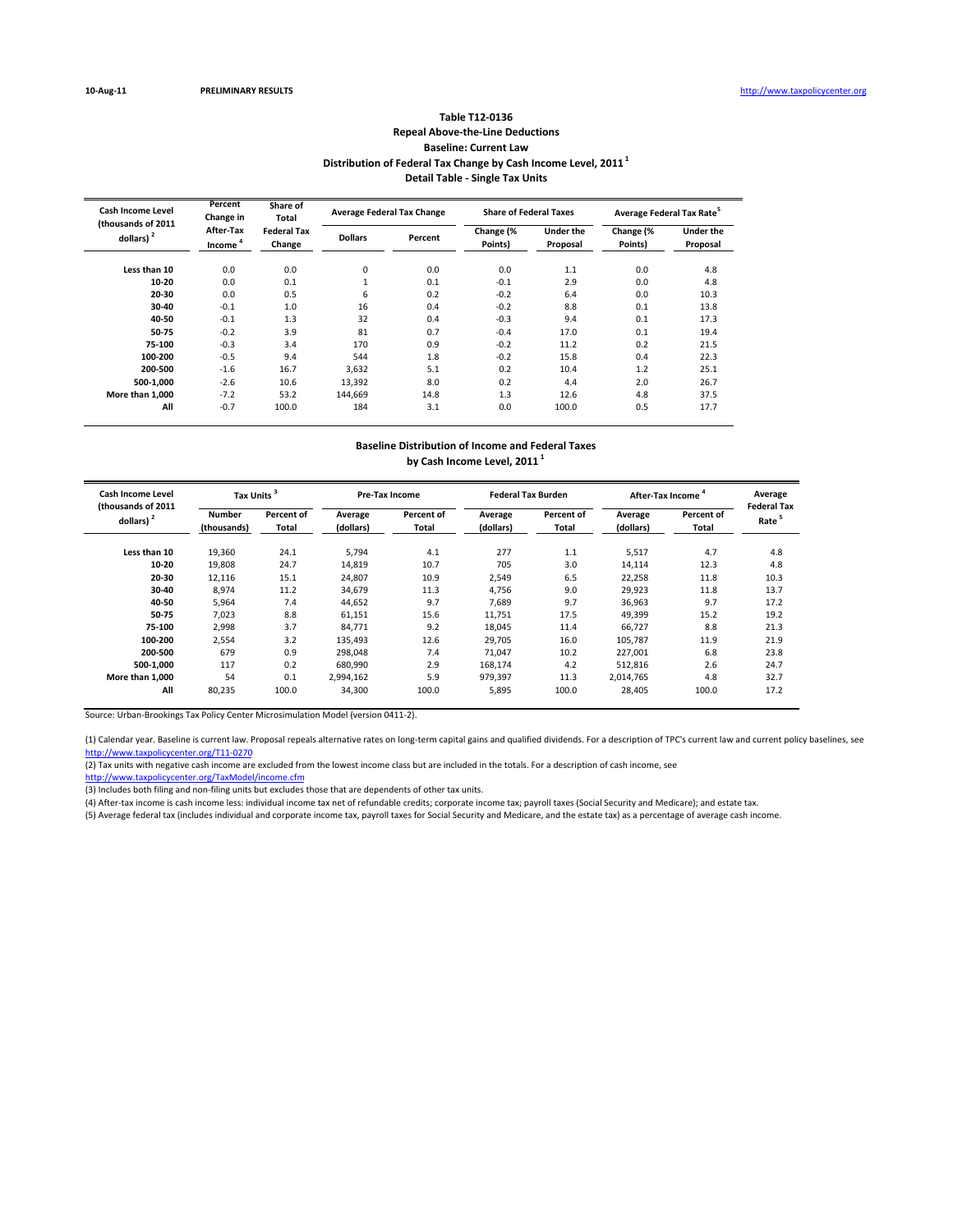# **Table T12‐0136 Repeal Above‐the‐Line Deductions Baseline: Current Law Distribution of Federal Tax Change by Cash Income Level, 2011 <sup>1</sup> Detail Table ‐ Married Tax Units Filing Jointly**

| <b>Cash Income Level</b><br>(thousands of 2011 | Percent<br>Change in             | Share of<br>Total            |                | <b>Average Federal Tax Change</b> | <b>Share of Federal Taxes</b> |                       | Average Federal Tax Rate <sup>5</sup> |                              |
|------------------------------------------------|----------------------------------|------------------------------|----------------|-----------------------------------|-------------------------------|-----------------------|---------------------------------------|------------------------------|
| dollars) <sup>2</sup>                          | After-Tax<br>Income <sup>4</sup> | <b>Federal Tax</b><br>Change | <b>Dollars</b> | Percent                           | Change (%<br>Points)          | Under the<br>Proposal | Change (%<br>Points)                  | <b>Under the</b><br>Proposal |
| Less than 10                                   | 0.0                              | 0.0                          | 0              | 0.0                               | 0.0                           | 0.0                   | 0.0                                   | $-2.0$                       |
| 10-20                                          | 0.0                              | 0.0                          | 0              | 0.0                               | 0.0                           | $-0.1$                | 0.0                                   | $-3.3$                       |
| 20-30                                          | 0.0                              | 0.0                          |                | 0.7                               | 0.0                           | 0.0                   | 0.0                                   | 0.4                          |
| 30-40                                          | 0.0                              | 0.0                          | 5              | 0.3                               | 0.0                           | 0.5                   | 0.0                                   | 4.7                          |
| 40-50                                          | 0.0                              | 0.1                          | 8              | 0.3                               | $-0.1$                        | 1.1                   | 0.0                                   | 7.1                          |
| 50-75                                          | $-0.1$                           | 0.6                          | 37             | 0.5                               | $-0.2$                        | 5.3                   | 0.1                                   | 12.1                         |
| 75-100                                         | $-0.1$                           | 1.3                          | 80             | 0.6                               | $-0.3$                        | 9.0                   | 0.1                                   | 15.6                         |
| 100-200                                        | $-0.2$                           | 6.6                          | 255            | 0.9                               | $-1.0$                        | 29.3                  | 0.2                                   | 19.4                         |
| 200-500                                        | $-0.7$                           | 12.0                         | 1,532          | 2.3                               | $-0.4$                        | 21.8                  | 0.5                                   | 23.0                         |
| 500-1.000                                      | $-1.4$                           | 9.8                          | 7.445          | 4.5                               | 0.0                           | 9.4                   | 1.1                                   | 25.4                         |
| More than 1.000                                | $-5.5$                           | 69.7                         | 111.969        | 13.9                              | 2.0                           | 23.5                  | 4.0                                   | 32.4                         |
| All                                            | $-1.0$                           | 100.0                        | 1,024          | 4.3                               | 0.0                           | 100.0                 | 0.8                                   | 20.3                         |

## **Baseline Distribution of Income and Federal Taxes by Cash Income Level, 2011 <sup>1</sup>**

| Cash Income Level<br>(thousands of 2011 | Tax Units <sup>3</sup>       |                     |                      | <b>Pre-Tax Income</b> |                      | <b>Federal Tax Burden</b> | <b>After-Tax Income</b> |                     | Average<br><b>Federal Tax</b> |
|-----------------------------------------|------------------------------|---------------------|----------------------|-----------------------|----------------------|---------------------------|-------------------------|---------------------|-------------------------------|
| dollars) $2$                            | <b>Number</b><br>(thousands) | Percent of<br>Total | Average<br>(dollars) | Percent of<br>Total   | Average<br>(dollars) | Percent of<br>Total       | Average<br>(dollars)    | Percent of<br>Total | Rate <sup>5</sup>             |
| Less than 10                            | 1,469                        | 2.6                 | 5,327                | 0.1                   | $-104$               | 0.0                       | 5,430                   | 0.1                 | $-2.0$                        |
| 10-20                                   | 2.703                        | 4.8                 | 15,680               | 0.6                   | $-520$               | $-0.1$                    | 16,200                  | 0.8                 | $-3.3$                        |
| 20-30                                   | 3,378                        | 6.0                 | 25.178               | 1.2                   | 93                   | 0.0                       | 25,085                  | 1.5                 | 0.4                           |
| 30-40                                   | 3,963                        | 7.0                 | 35,096               | 2.0                   | 1,650                | 0.5                       | 33,446                  | 2.4                 | 4.7                           |
| 40-50                                   | 4,983                        | 8.8                 | 45,043               | 3.3                   | 3,206                | 1.2                       | 41,837                  | 3.7                 | 7.1                           |
| 50-75                                   | 9,785                        | 17.3                | 63.042               | 8.9                   | 7,570                | 5.5                       | 55,472                  | 9.8                 | 12.0                          |
| 75-100                                  | 9,374                        | 16.5                | 86,496               | 11.7                  | 13,370               | 9.3                       | 73,126                  | 12.3                | 15.5                          |
| 100-200                                 | 15.014                       | 26.5                | 141,559              | 30.7                  | 27,219               | 30.3                      | 114,340                 | 30.8                | 19.2                          |
| 200-500                                 | 4,529                        | 8.0                 | 294,076              | 19.3                  | 66,190               | 22.2                      | 227,886                 | 18.5                | 22.5                          |
| 500-1.000                               | 760                          | 1.3                 | 687.868              | 7.6                   | 166,914              | 9.4                       | 520,954                 | 7.1                 | 24.3                          |
| More than 1.000                         | 361                          | 0.6                 | 2.827.391            | 14.8                  | 804,129              | 21.5                      | 2,023,262               | 13.1                | 28.4                          |
| All                                     | 56,662                       | 100.0               | 122,041              | 100.0                 | 23,791               | 100.0                     | 98,249                  | 100.0               | 19.5                          |

Source: Urban‐Brookings Tax Policy Center Microsimulation Model (version 0411‐2).

(1) Calendar year. Baseline is current law. Proposal repeals alternative rates on long‐term capital gains and qualified dividends. For a description of TPC's current law and current policy baselines, see http://www.taxpolicycenter.org/T11‐0270

(2) Tax units with negative cash income are excluded from the lowest income class but are included in the totals. For a description of cash income, see

http://www.taxpolicycenter.org/TaxModel/income.cfm

(3) Includes both filing and non‐filing units but excludes those that are dependents of other tax units.

(4) After‐tax income is cash income less: individual income tax net of refundable credits; corporate income tax; payroll taxes (Social Security and Medicare); and estate tax.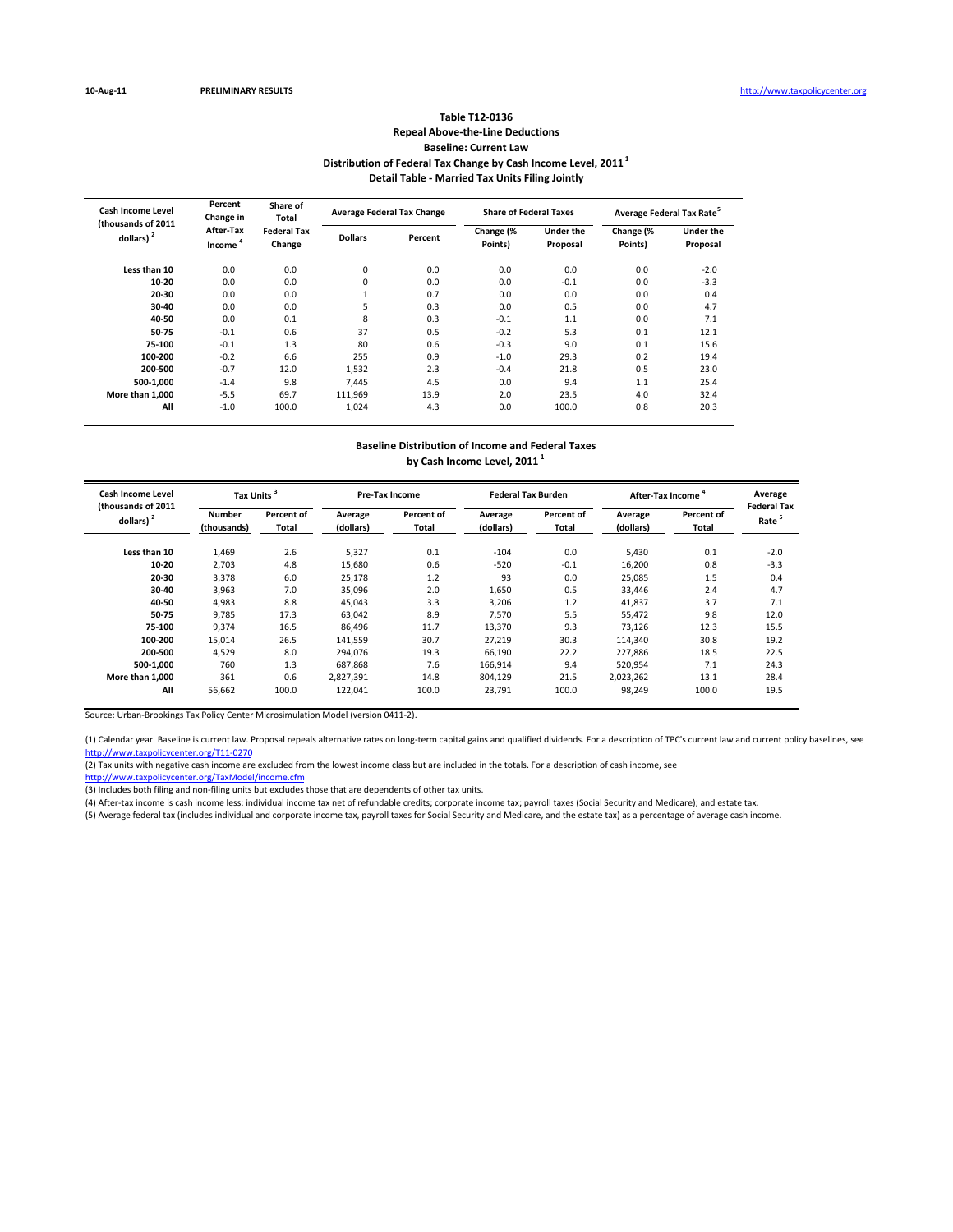# **Table T12‐0136 Repeal Above‐the‐Line Deductions Baseline: Current Law Distribution of Federal Tax Change by Cash Income Level, 2011 <sup>1</sup> Detail Table ‐ Head of Household Tax Units**

| Cash Income Level<br>(thousands of 2011 | Percent<br>Change in             | Share of<br>Total            |                | <b>Average Federal Tax Change</b> | <b>Share of Federal Taxes</b> |                              | Average Federal Tax Rate <sup>5</sup> |                              |
|-----------------------------------------|----------------------------------|------------------------------|----------------|-----------------------------------|-------------------------------|------------------------------|---------------------------------------|------------------------------|
| dollars) $2$                            | After-Tax<br>Income <sup>4</sup> | <b>Federal Tax</b><br>Change | <b>Dollars</b> | Percent                           | Change (%<br>Points)          | <b>Under the</b><br>Proposal | Change (%<br>Points)                  | <b>Under the</b><br>Proposal |
| Less than 10                            | 0.0                              | 0.0                          | 0              | 0.0                               | 0.1                           | $-3.9$                       | 0.0                                   | $-13.5$                      |
| $10-20$                                 | 0.0                              | 0.0                          | 0              | 0.0                               | 0.2                           | $-10.8$                      | 0.0                                   | $-10.6$                      |
| 20-30                                   | 0.0                              | 0.1                          | 0              | $-0.1$                            | 0.1                           | $-3.5$                       | 0.0                                   | $-2.3$                       |
| 30-40                                   | 0.0                              | 0.4                          | 2              | 0.1                               | $-0.2$                        | 9.4                          | 0.0                                   | 5.9                          |
| 40-50                                   | 0.0                              | 0.7                          | 5              | 0.1                               | $-0.3$                        | 14.8                         | 0.0                                   | 11.4                         |
| 50-75                                   | 0.0                              | 1.8                          | 12             | 0.1                               | $-0.6$                        | 28.1                         | 0.0                                   | 14.9                         |
| 75-100                                  | $-0.1$                           | 3.5                          | 54             | 0.4                               | $-0.4$                        | 20.3                         | 0.1                                   | 17.9                         |
| 100-200                                 | $-0.2$                           | 5.9                          | 155            | 0.6                               | $-0.3$                        | 21.1                         | 0.1                                   | 20.7                         |
| 200-500                                 | $-1.2$                           | 19.4                         | 2,695          | 4.1                               | 0.2                           | 10.1                         | 0.9                                   | 23.8                         |
| 500-1.000                               | $-1.1$                           | 6.6                          | 5,574          | 3.7                               | 0.1                           | 3.8                          | 0.8                                   | 23.8                         |
| More than 1.000                         | $-5.8$                           | 61.6                         | 115.963        | 13.9                              | 1.1                           | 10.4                         | 4.1                                   | 33.8                         |
| All                                     | $-0.2$                           | 100.0                        | 68             | 2.1                               | 0.0                           | 100.0                        | 0.2                                   | 9.4                          |

## **Baseline Distribution of Income and Federal Taxes by Cash Income Level, 2011 <sup>1</sup>**

| Cash Income Level<br>(thousands of 2011 | Tax Units <sup>3</sup>       |                     |                      | Pre-Tax Income      |                      | <b>Federal Tax Burden</b> | <b>After-Tax Income</b> |                     | Average<br><b>Federal Tax</b> |
|-----------------------------------------|------------------------------|---------------------|----------------------|---------------------|----------------------|---------------------------|-------------------------|---------------------|-------------------------------|
| dollars) <sup>2</sup>                   | <b>Number</b><br>(thousands) | Percent of<br>Total | Average<br>(dollars) | Percent of<br>Total | Average<br>(dollars) | Percent of<br>Total       | Average<br>(dollars)    | Percent of<br>Total | Rate                          |
| Less than 10                            | 3,465                        | 14.2                | 6.710                | 2.7                 | $-908$               | $-3.9$                    | 7,618                   | 3.4                 | $-13.5$                       |
| 10-20                                   | 5,465                        | 22.4                | 15,268               | 9.6                 | $-1,615$             | $-11.1$                   | 16,883                  | 11.8                | $-10.6$                       |
| 20-30                                   | 4.876                        | 20.0                | 25.027               | 14.1                | $-583$               | $-3.6$                    | 25,610                  | 15.9                | $-2.3$                        |
| 30-40                                   | 3,748                        | 15.4                | 34,564               | 15.0                | 2,042                | 9.6                       | 32,522                  | 15.5                | 5.9                           |
| 40-50                                   | 2,382                        | 9.8                 | 44,489               | 12.3                | 5,055                | 15.1                      | 39,434                  | 12.0                | 11.4                          |
| 50-75                                   | 2,528                        | 10.4                | 60.717               | 17.7                | 9,048                | 28.7                      | 51,669                  | 16.6                | 14.9                          |
| 75-100                                  | 1,092                        | 4.5                 | 84,509               | 10.7                | 15,100               | 20.7                      | 69,409                  | 9.7                 | 17.9                          |
| 100-200                                 | 633                          | 2.6                 | 131,174              | 9.6                 | 27,050               | 21.5                      | 104,123                 | 8.4                 | 20.6                          |
| 200-500                                 | 120                          | 0.5                 | 289.344              | 4.0                 | 66,045               | 10.0                      | 223,299                 | 3.4                 | 22.8                          |
| 500-1.000                               | 20                           | 0.1                 | 662.717              | 1.5                 | 152.411              | 3.8                       | 510.307                 | 1.3                 | 23.0                          |
| More than 1.000                         | 9                            | 0.0                 | 2,823,081            | 2.9                 | 837,365              | 9.3                       | 1,985,715               | 2.3                 | 29.7                          |
| All                                     | 24,414                       | 100.0               | 35,432               | 100.0               | 3,270                | 100.0                     | 32,163                  | 100.0               | 9.2                           |

Source: Urban‐Brookings Tax Policy Center Microsimulation Model (version 0411‐2).

(1) Calendar year. Baseline is current law. Proposal repeals alternative rates on long‐term capital gains and qualified dividends. For a description of TPC's current law and current policy baselines, see http://www.taxpolicycenter.org/T11‐0270

(2) Tax units with negative cash income are excluded from the lowest income class but are included in the totals. For a description of cash income, see

http://www.taxpolicycenter.org/TaxModel/income.cfm

(3) Includes both filing and non‐filing units but excludes those that are dependents of other tax units.

(4) After‐tax income is cash income less: individual income tax net of refundable credits; corporate income tax; payroll taxes (Social Security and Medicare); and estate tax.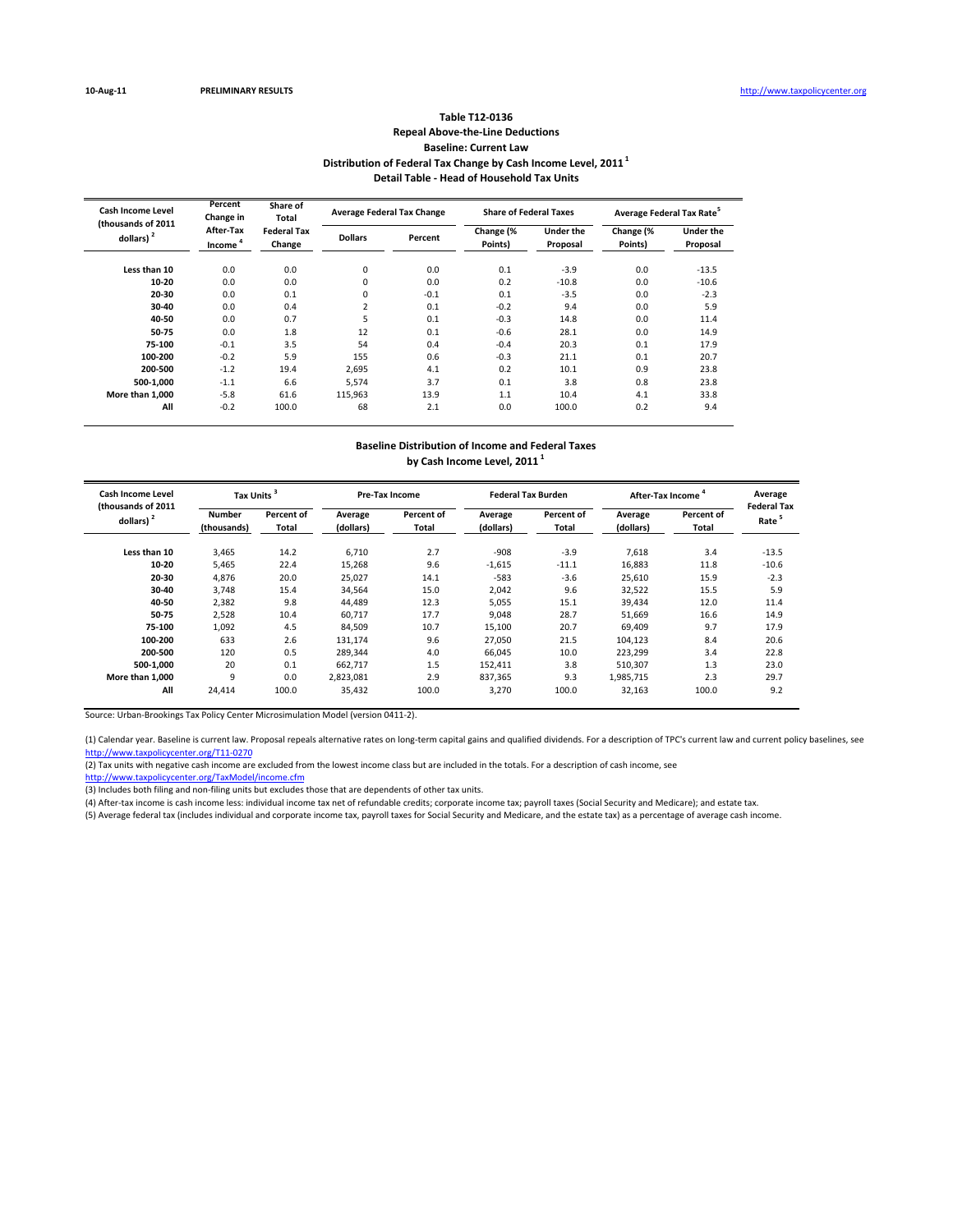## **Table T12‐0136 Repeal Above‐the‐Line Deductions Baseline: Current Law Distribution of Federal Tax Change by Cash Income Level, 2011 <sup>1</sup> Detail Table ‐ Tax Units with Children**

| <b>Cash Income Level</b><br>(thousands of 2011 | Percent<br>Change in             | Share of<br>Total            |                | <b>Average Federal Tax Change</b> | <b>Share of Federal Taxes</b> |                       | Average Federal Tax Rate <sup>5</sup> |                              |
|------------------------------------------------|----------------------------------|------------------------------|----------------|-----------------------------------|-------------------------------|-----------------------|---------------------------------------|------------------------------|
| dollars) <sup>2</sup>                          | After-Tax<br>Income <sup>4</sup> | <b>Federal Tax</b><br>Change | <b>Dollars</b> | Percent                           | Change (%<br>Points)          | Under the<br>Proposal | Change (%<br>Points)                  | <b>Under the</b><br>Proposal |
| Less than 10                                   | 0.0                              | 0.0                          | 0              | 0.0                               | 0.0                           | $-0.6$                | 0.0                                   | $-19.7$                      |
| 10-20                                          | 0.0                              | 0.0                          | 0              | 0.0                               | 0.1                           | $-1.9$                | 0.0                                   | $-16.5$                      |
| 20-30                                          | 0.0                              | 0.0                          | 0              | 0.0                               | 0.0                           | $-1.1$                | 0.0                                   | $-5.6$                       |
| 30-40                                          | 0.0                              | 0.0                          |                | 0.1                               | 0.0                           | 0.8                   | 0.0                                   | 3.6                          |
| 40-50                                          | 0.0                              | 0.1                          | 5              | 0.1                               | $-0.1$                        | 2.1                   | 0.0                                   | 8.8                          |
| 50-75                                          | 0.0                              | 0.3                          | 13             | 0.2                               | $-0.2$                        | 7.0                   | 0.0                                   | 13.3                         |
| 75-100                                         | $-0.1$                           | 0.8                          | 36             | 0.3                               | $-0.3$                        | 9.7                   | 0.0                                   | 16.0                         |
| 100-200                                        | $-0.1$                           | 4.4                          | 126            | 0.5                               | $-0.8$                        | 30.1                  | 0.1                                   | 19.5                         |
| 200-500                                        | $-0.5$                           | 11.2                         | 1.066          | 1.6                               | $-0.4$                        | 22.8                  | 0.4                                   | 23.6                         |
| 500-1.000                                      | $-1.0$                           | 8.3                          | 5.021          | 2.8                               | 0.0                           | 9.5                   | 0.7                                   | 26.3                         |
| More than 1.000                                | $-5.2$                           | 74.8                         | 102.745        | 12.2                              | 1.7                           | 21.6                  | 3.6                                   | 33.5                         |
| All                                            | $-0.7$                           | 100.0                        | 503            | 3.2                               | 0.0                           | 100.0                 | 0.6                                   | 18.4                         |

## **Baseline Distribution of Income and Federal Taxes by Cash Income Level, 2011 <sup>1</sup>**

| Cash Income Level<br>(thousands of 2011 | Tax Units <sup>3</sup>       |                     |                      | Pre-Tax Income             |                      | <b>Federal Tax Burden</b>  |                      | <b>After-Tax Income</b> |                                         |
|-----------------------------------------|------------------------------|---------------------|----------------------|----------------------------|----------------------|----------------------------|----------------------|-------------------------|-----------------------------------------|
| dollars) $2$                            | <b>Number</b><br>(thousands) | Percent of<br>Total | Average<br>(dollars) | Percent of<br><b>Total</b> | Average<br>(dollars) | Percent of<br><b>Total</b> | Average<br>(dollars) | Percent of<br>Total     | <b>Federal Tax</b><br>Rate <sup>5</sup> |
| Less than 10                            | 3,818                        | 7.9                 | 6,240                | 0.6                        | $-1,227$             | $-0.6$                     | 7,467                | 0.8                     | $-19.7$                                 |
| 10-20                                   | 5,749                        | 11.9                | 15,486               | 2.1                        | $-2,554$             | $-2.0$                     | 18,040               | 3.0                     | $-16.5$                                 |
| 20-30                                   | 5,818                        | 12.0                | 25,108               | 3.5                        | $-1,407$             | $-1.1$                     | 26,516               | 4.5                     | $-5.6$                                  |
| 30-40                                   | 5,069                        | 10.5                | 34,703               | 4.2                        | 1,232                | 0.8                        | 33,471               | 4.9                     | 3.6                                     |
| 40-50                                   | 4,083                        | 8.4                 | 44,647               | 4.3                        | 3,914                | 2.1                        | 40,733               | 4.8                     | 8.8                                     |
| 50-75                                   | 6,557                        | 13.6                | 62,489               | 9.7                        | 8,285                | 7.2                        | 54,204               | 10.3                    | 13.3                                    |
| 75-100                                  | 5,473                        | 11.3                | 85,937               | 11.2                       | 13,676               | 10.0                       | 72,261               | 11.4                    | 15.9                                    |
| 100-200                                 | 8.493                        | 17.6                | 141.033              | 28.4                       | 27.388               | 30.9                       | 113.645              | 27.9                    | 19.4                                    |
| 200-500                                 | 2,554                        | 5.3                 | 293.197              | 17.8                       | 68,150               | 23.1                       | 225,047              | 16.6                    | 23.2                                    |
| 500-1.000                               | 404                          | 0.8                 | 690.964              | 6.6                        | 176,982              | 9.5                        | 513,983              | 6.0                     | 25.6                                    |
| More than 1.000                         | 177                          | 0.4                 | 2,823,394            | 11.9                       | 843,372              | 19.9                       | 1,980,022            | 10.1                    | 29.9                                    |
| All                                     | 48,380                       | 100.0               | 87,155               | 100.0                      | 15,551               | 100.0                      | 71,604               | 100.0                   | 17.8                                    |

Source: Urban‐Brookings Tax Policy Center Microsimulation Model (version 0411‐2).

Note: Tax units with children are those claiming an exemption for children at home or away from home.

(1) Calendar year. Baseline is current law. Proposal repeals alternative rates on long-term capital gains and qualified dividends. For a description of TPC's current law and current policy baselines, see http://www.taxpolicycenter.org/T11‐0270

(2) Tax units with negative cash income are excluded from the lowest income class but are included in the totals. For a description of cash income, see

http://www.taxpolicycenter.org/TaxModel/income.cfm

(3) Includes both filing and non‐filing units but excludes those that are dependents of other tax units.

(4) After‐tax income is cash income less: individual income tax net of refundable credits; corporate income tax; payroll taxes (Social Security and Medicare); and estate tax.